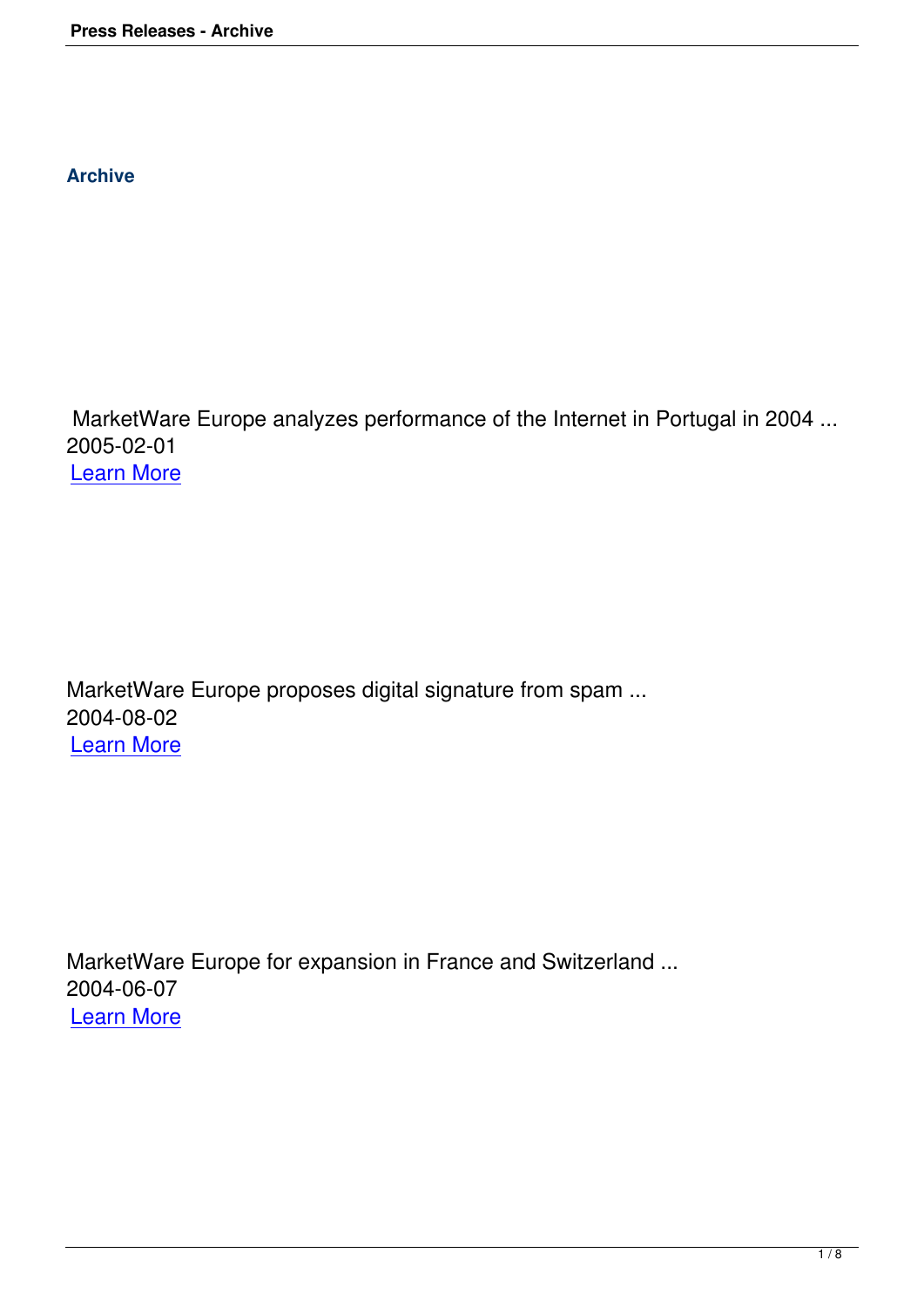MarketWare Europe developed Web site Fincor ... 2004-04-22 Learn More

MarketWare Europe and MNCs establish partnership ... 2004-04-22 Learn More

Sites of adopting e-commerce solution MarketWare Europe ... 2004-03-11 Learn More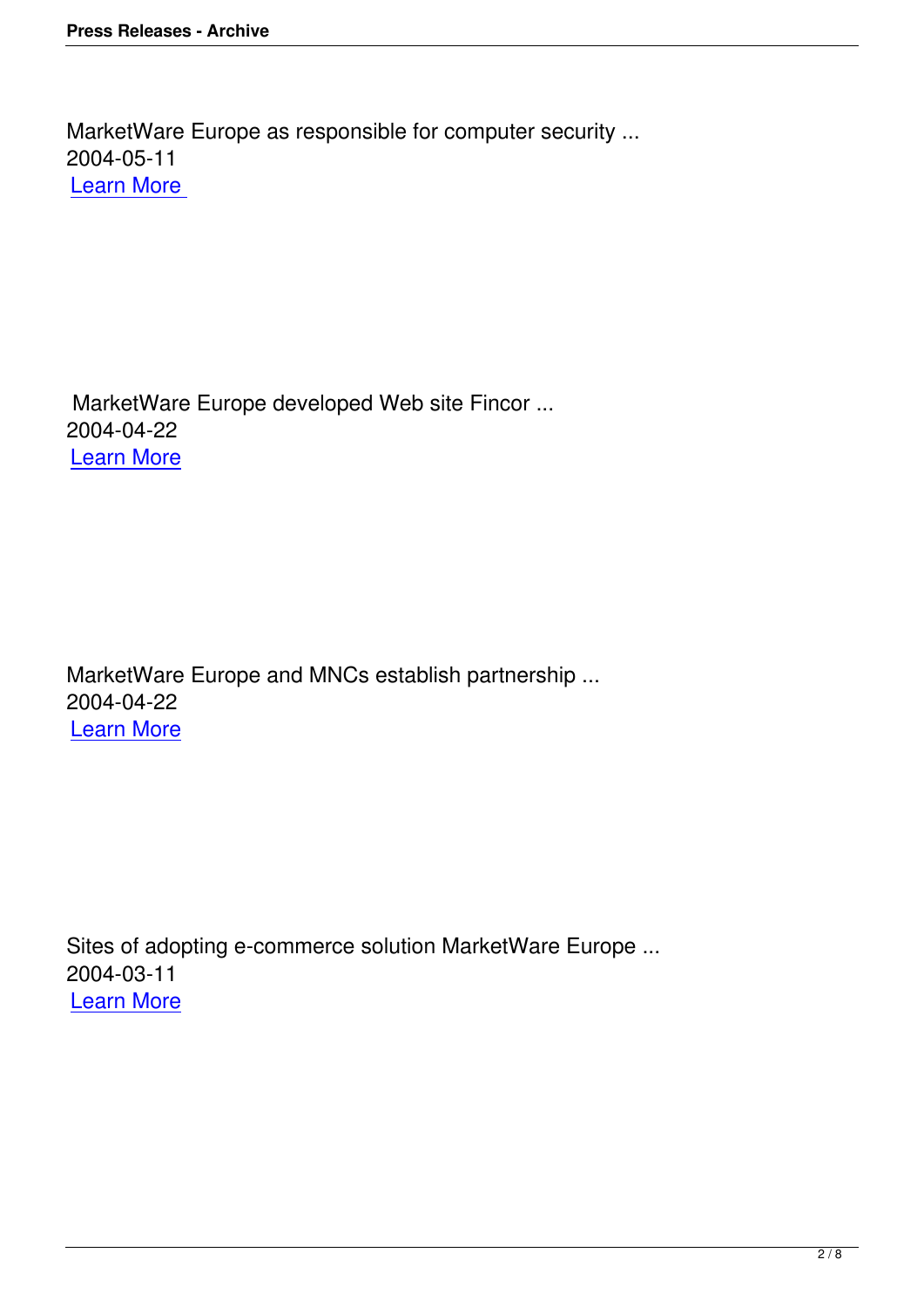Sites Portuguese improve performance in 2003 ... 2004-02-16 Learn More

Importance of Quality of Service on the Internet ... 2004-01-05 Learn More

MarketWare Europe enters the Spanish market boom and the Index of Performance and Availability of the Internet in Spain ... 2003-10-01 Learn More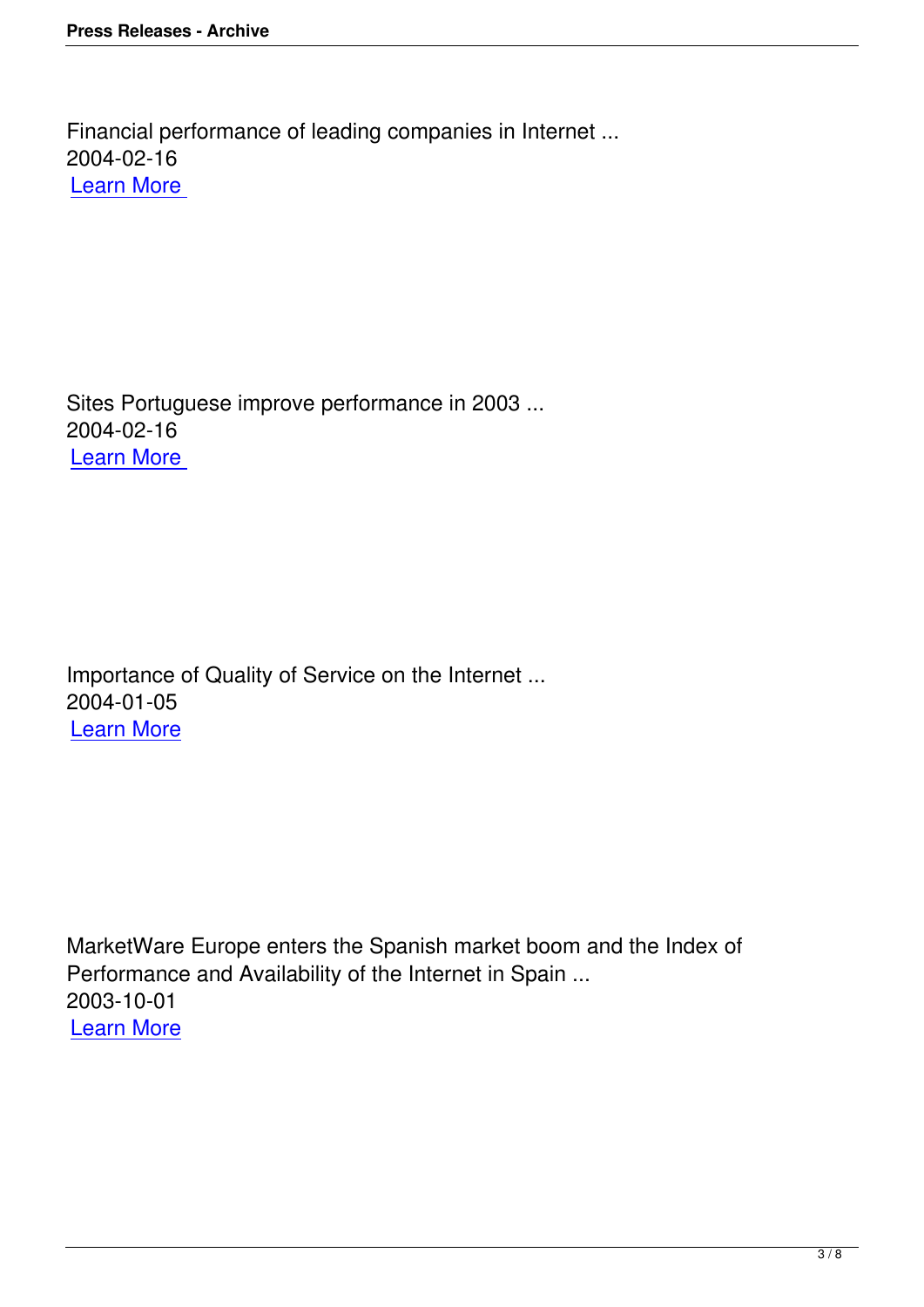Worm affects users connected to the unprotected net .. 2003-08-11 Learn More Learn More

MarketWare Europe looks Integrity of government Web sites ... 2003-06-25 Learn more Análise de Integridade dos Sites da Administração Pública

MarketWare Europe discovers SQL Slammer in Portugal ... 2003-01-25 Learn More Learn More [Learn More](../pt/pdf/PressRelease-SQL-Slammer.pdf)

MarketWare Europe analyzes performance of the Internet in Portugal in 2002 ... 2003-01-16 Learn More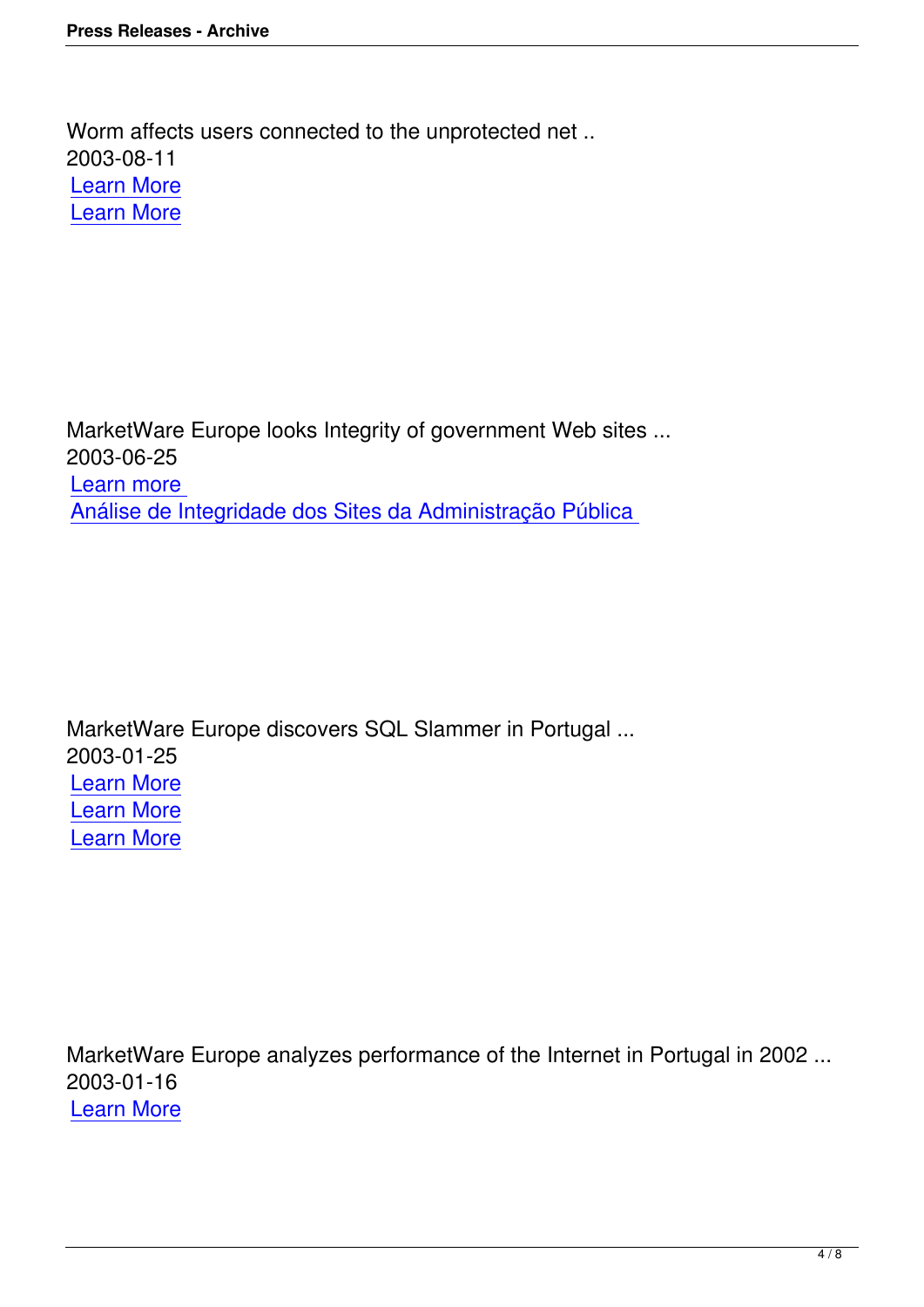MarketWare Europe is in Portugal's solutions Keynote ()... 2002-04-15 Learn More

 MarketWare Europe is in Portugal's solutions Qualys (world leader in) ... 2002-04-11 Learn More

[2004-02-16](../pt/pdf/PressRelease-Qualys.pdf) Portuguese sites improve performance in 2003

2004-01-05 [Importance of Quality of Service in Internet.pdf](http://tek.sapo.pt/4M0/448816.html) Press Release (PDF 106Kb) 2003-10-01 [MarketWare enters in the S](http://www.marketware.pt/pdf/PR-Rel_QOS.pdf)panish market and launches the Performance and Availability Index of the Internet in Spain Press Release (PDF 9Kb) 2003-08-11 [Worm afects unproctecte](http://www.marketware.pt/pdf/PR-KESP_Espana.pdf)d users on the Net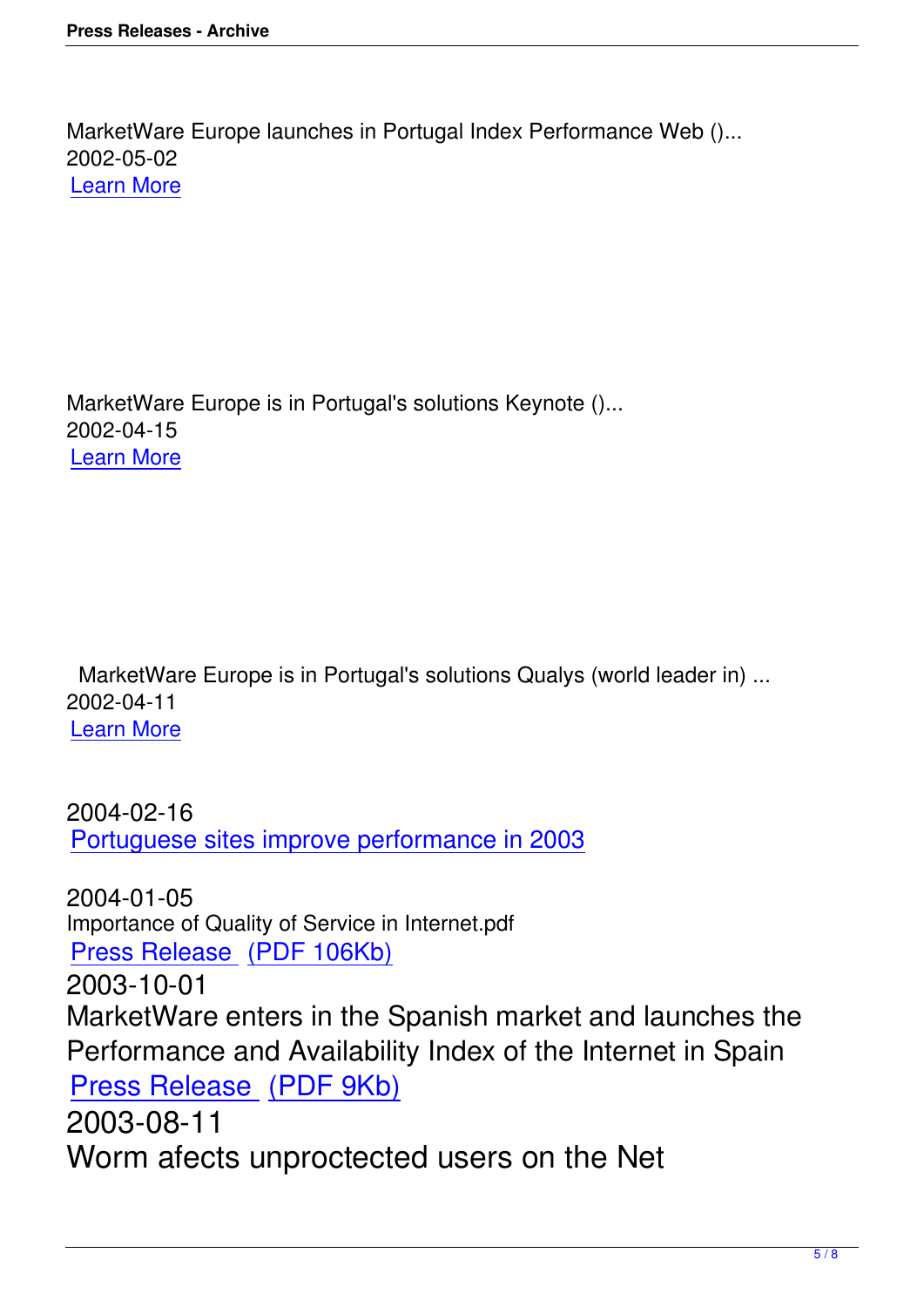Press Release (PDF 10Kb) Press Releas[e - Second E](http://www.marketware.pt/pdf/PressRelease-Blaster.pdf)dition (PDF 12Kb) [2003-06-25](http://www.marketware.pt/pdf/PressRelease-Blaster.pdf) [MarketWare analyzes Integrity of Public](http://www.marketware.pt/pdf/PressRelease-Blaster-v2.pdf) Administration Sites Press Release (PDF 15Kb) [Integrity Analysis of Public](http://www.marketware.pt/pdf/PressRelease-analise-integridade.pdf) Administration [Sites \(PDF 55Kb\)](http://www.marketware.pt/pdf/analise-integridade.pdf) [2003-](http://www.marketware.pt/pdf/analise-integridade.pdf)01-25 Mark[etWare disco](http://www.marketware.pt/pdf/analise-integridade.pdf)vers SQL Slammer in Portugal Press Release (PDF 9Kb) [Press Release \(Saturday](http://www.marketware.pt/pdf/PressRelease-SQL-Slammer.pdf)) (PDF 9Kb) [Press Release \(Sunday\)](http://www.marketware.pt/pdf/PressRelease-SQL-Slammer-v0.pdf) [\(PDF](http://www.marketware.pt/pdf/PressRelease-SQL-Slammer-v0.pdf) [11Kb\)](http://www.marketware.pt/pdf/PressRelease-SQL-Slammer-v1.pdf) [2003-0](http://www.marketware.pt/pdf/PressRelease-SQL-Slammer-v1.pdf)1-16 MarketWare analyzes Performance of Internet in Portugal in 2002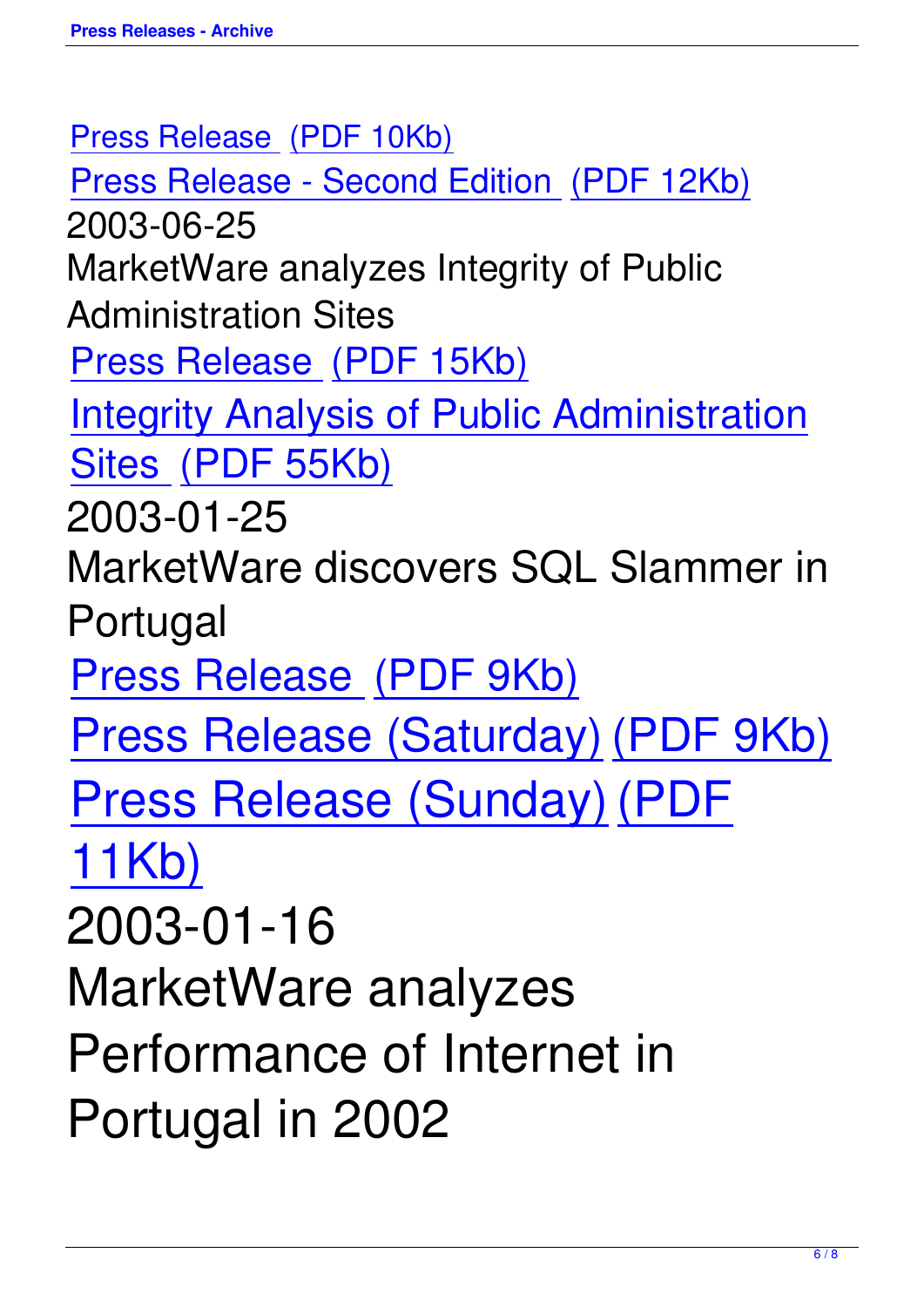Press Release (PDF 77Kb) [2002-05-02](http://www.marketware.pt/pdf/PressRelease-KPBI30-2002.pdf) [MarketWare](http://www.marketware.pt/pdf/PressRelease-KPBI30-2002.pdf) la[unches](http://www.marketware.pt/pdf/PressRelease-KPBI30-2002.pdf) [Portuguese performan](http://www.marketware.pt/pdf/PressRelease-KPBI30-2002.pdf)ce index () [Press Release \(PDF 97Kb\)](http://www.marketware.pt/pdf/PressRelease-KPBI30-2002.pdf) [2002-04-15](http://www.marketware.pt/pdf/PressRelease-Indice.pdf) MarketWare represents in Portugal Keynote solutions () Press Release (PDF 93Kb) [2002-04-11](http://www.marketware.pt/pdf/PressRelease-Keynote.pdf) MarketWare represents in Portugal Qualys solutions (Worldwide lieder in Automated Vulnerability Assessment)